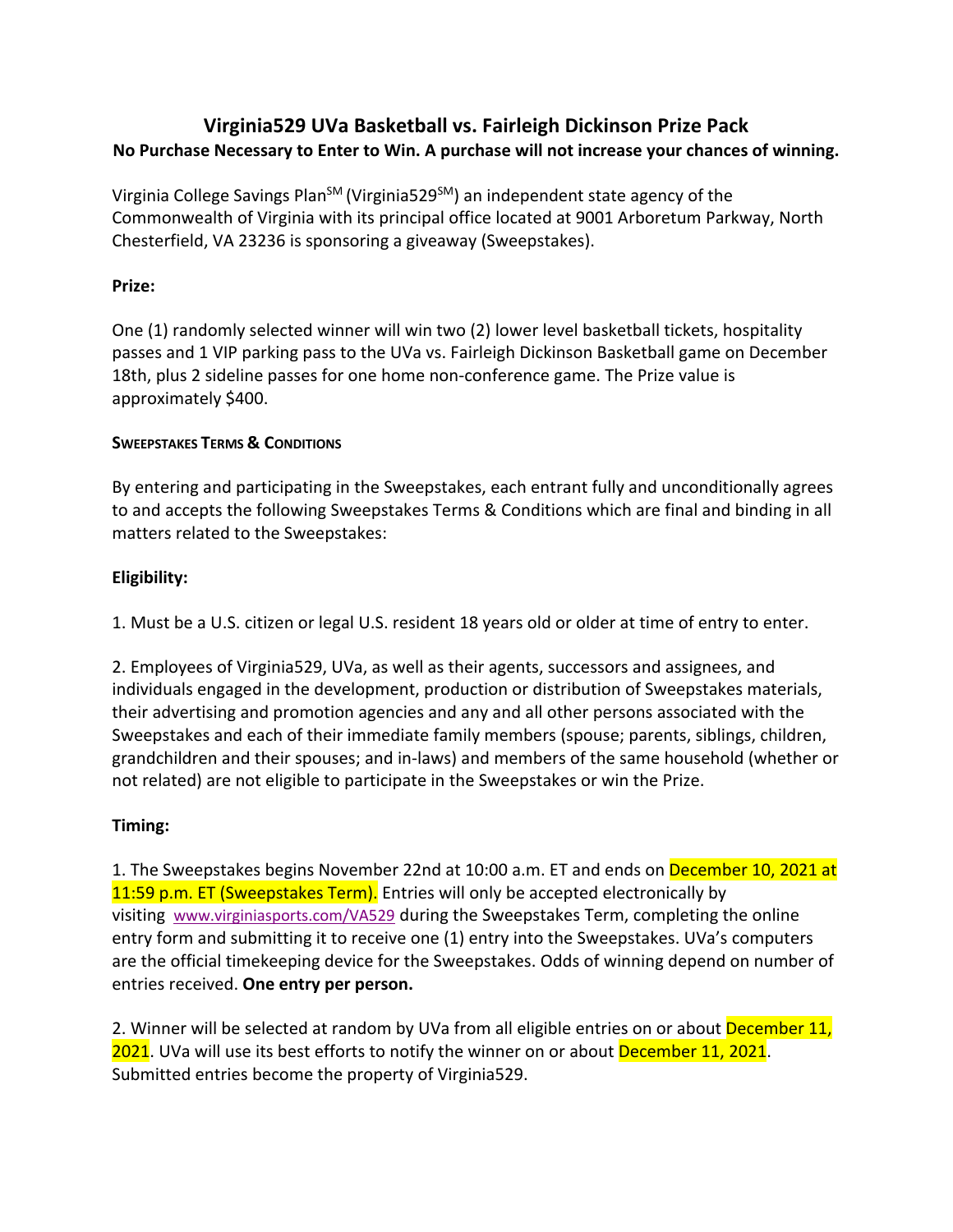#### **Requirements of Winner:**

1. Winner agrees to comply with all participation requirements promulgated by UVa and Virginia529 and to complete and execute all necessary documents including, but not limited to, waivers and releases.

Winner must claim and accept (execute all required waivers and releases) the Prize from UVa within 3 days from date of Prize notification or Prize is forfeited.

2. Winner will be solely responsible for any applicable local, state and federal taxes on the Prize. UVa and Virginia529 may not be required to report the Prize amount to the winner via a 1099- MISC and it is the winner's responsibility to consult a tax adviser concerning the tax implications of accepting this Prize.

3. Winner agrees to Virginia529's use of his or her name, photograph, likeness, statements, testimonials, text and/or sound or video recording of him or her for advertising, promotional, or any other purposes in any medium throughout the world in perpetuity without additional compensation or consent unless required by law for marketing and public relations purposes. Winner agrees to execute a publicity release.

4. The Prize may not be redeemed for cash and no exchanges or substitutions are permitted.

### **Other Terms:**

1. In no event will UVa or Virginia529 be responsible or liable for any damages or losses of any kind for lost, late, misdirected, incomplete, or invalid entries.

2. Virginia529 will be collecting personal data about entrants in accordance with its Privacy Policy. Virginia529's Privacy Policy is available at Virginia529.com and entrant is responsible for reviewing a copy of the Privacy Policy. By participating in the Sweepstakes and providing their email address and personal information, entrants hereby agree to Virginia529's collection and use of their personal information, and entrants acknowledge that they have read and accepted Virginia529's Privacy Policy.

3. If, in UVa or Virginia529's discretion, winner is found to be ineligible to participate in the Sweepstakes, is not in compliance with these Sweepstakes Terms & Conditions or cannot be found after reasonable efforts are made, winner will be disqualified and an alternate winner will be selected by UVa in its sole discretion. Interpretation of and determinations on the correct application of these Sweepstakes Terms & Conditions shall be made by UVa and Virginia529 in their sole discretion and their decisions regarding these matters shall be final. In no event will UVa or Virginia529 be responsible or liable for any damages or losses of any kind should winner be found ineligible.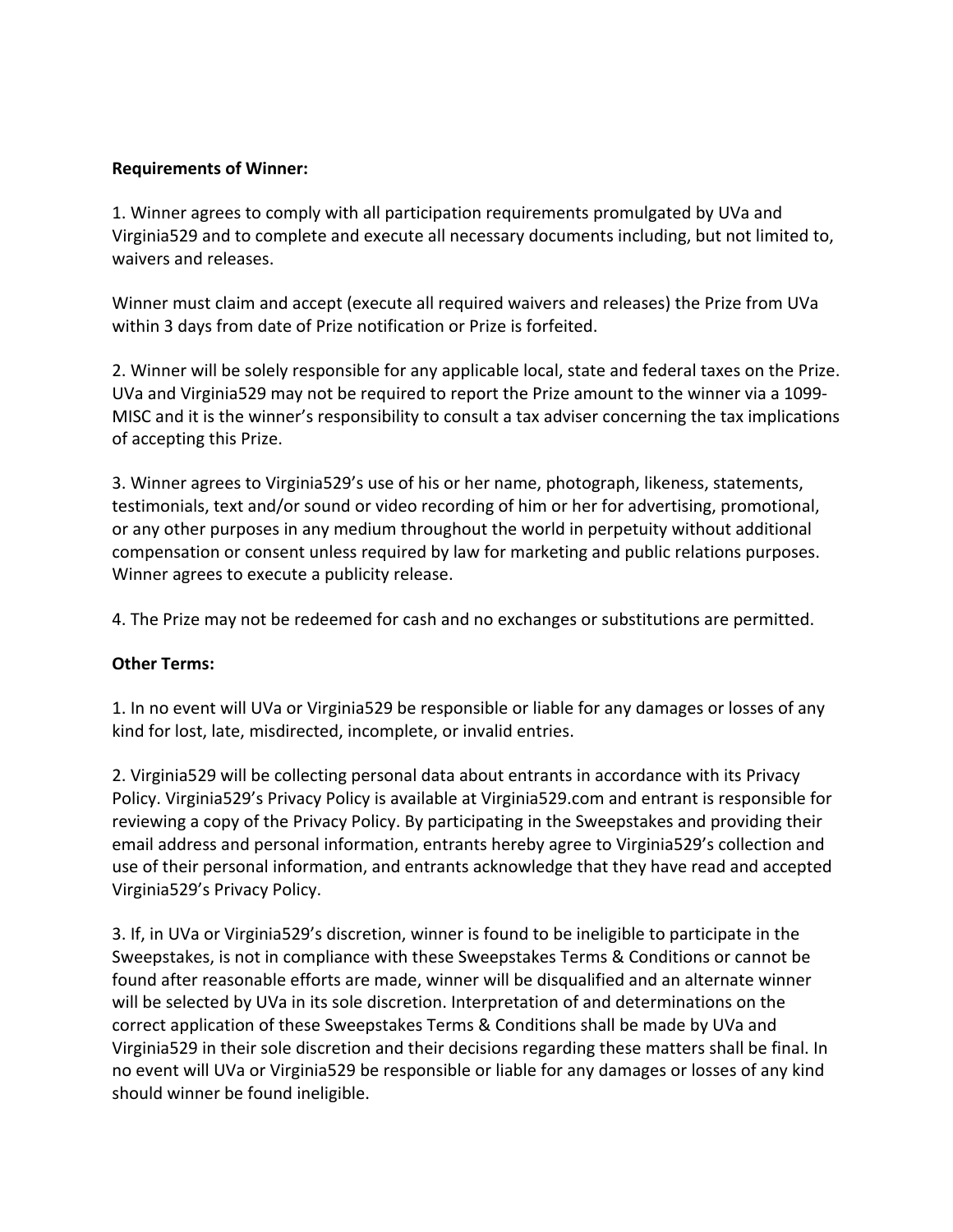4. By participating in the Sweepstakes, each entrant agrees to indemnify, hold harmless, and waive any claims against UVa, Virginia529, and their respective affiliates, employees, directors, officers, agents, representatives, and assigns, made by winners, entrants, or any other third parties arising directly or indirectly out of, or in any way connected with, this Sweepstakes or the Prize awarded in connection therewith.

5. By participating in the Sweepstakes, each entrant agrees that the Sweepstakes shall be governed by, and construed in accordance with, the laws of the Commonwealth of Virginia without regard to any choice of law or conflict of law rules. Entrant agrees that venue for any litigation arising out of or related to this Sweepstakes or these Sweepstakes Terms & Conditions shall be in state court located in Chesterfield, Virginia and hereby consents to jurisdiction of same.

6. This Sweepstakes is subject to all applicable federal, state, and local laws. Void where prohibited.

7. UVa reserves the right to modify, extend, suspend, or terminate the Sweepstakes if it determines that the Sweepstakes is technically impaired or corrupted or that fraud or technical problems, failures or malfunctions or other causes beyond UVa's control have destroyed or severely undermined or to any degree impaired the integrity, administration, security, proper play and/or feasibility of the Sweepstakes as contemplated herein. In the event an insufficient number of eligible entries are received and/or UVa is prevented from awarding the Prize or continuing with the Sweepstakes as contemplated herein by any event beyond its control, including but not limited to fire, flood, natural or man-made epidemic of health of other means, earthquake, explosion, labor dispute or strike, act of God or public enemy, satellite or equipment failure, riot or civil disturbance, terrorist threat or activity, war (declared or undeclared) or any federal state or local government law, order, or regulation, public health crisis (e.g. SARS), order of any court or jurisdiction, or other cause not reasonably within UVa's control (each a "Force Majeure" event or occurrence), then UVa shall have the right to modify, suspend, or terminate the Sweepstakes. If the Sweepstakes is terminated before the designated end date, UVa will (if possible) select the winner in a random drawing from all eligible, non-suspect entries received as of the date of the event giving rise to the termination. Inclusion in such drawing shall be each entrant's sole and exclusive remedy under such circumstances. Only the type and quantity of the Prize described in these Sweepstakes Terms and Conditions will be awarded. These Sweepstakes Terms and Conditions cannot be modified or amended in any way except in a written document issued in accordance with law by a duly authorized representative of UVa. The invalidity or unenforceability of any provision of these Sweepstakes Terms and Conditions shall not affect the validity or enforceability of any other provision. In the event that any provision is determined to be invalid or otherwise unenforceable or illegal, these Sweepstakes Terms and Conditions shall otherwise remain in effect and shall be construed in accordance with their terms as if the invalid or illegal provision were not contained herein. UVa and Virginia529 make no warranties, and hereby disclaim any and all warranties, express or implied, concerning any Prize furnished in connection with the Sweepstakes.